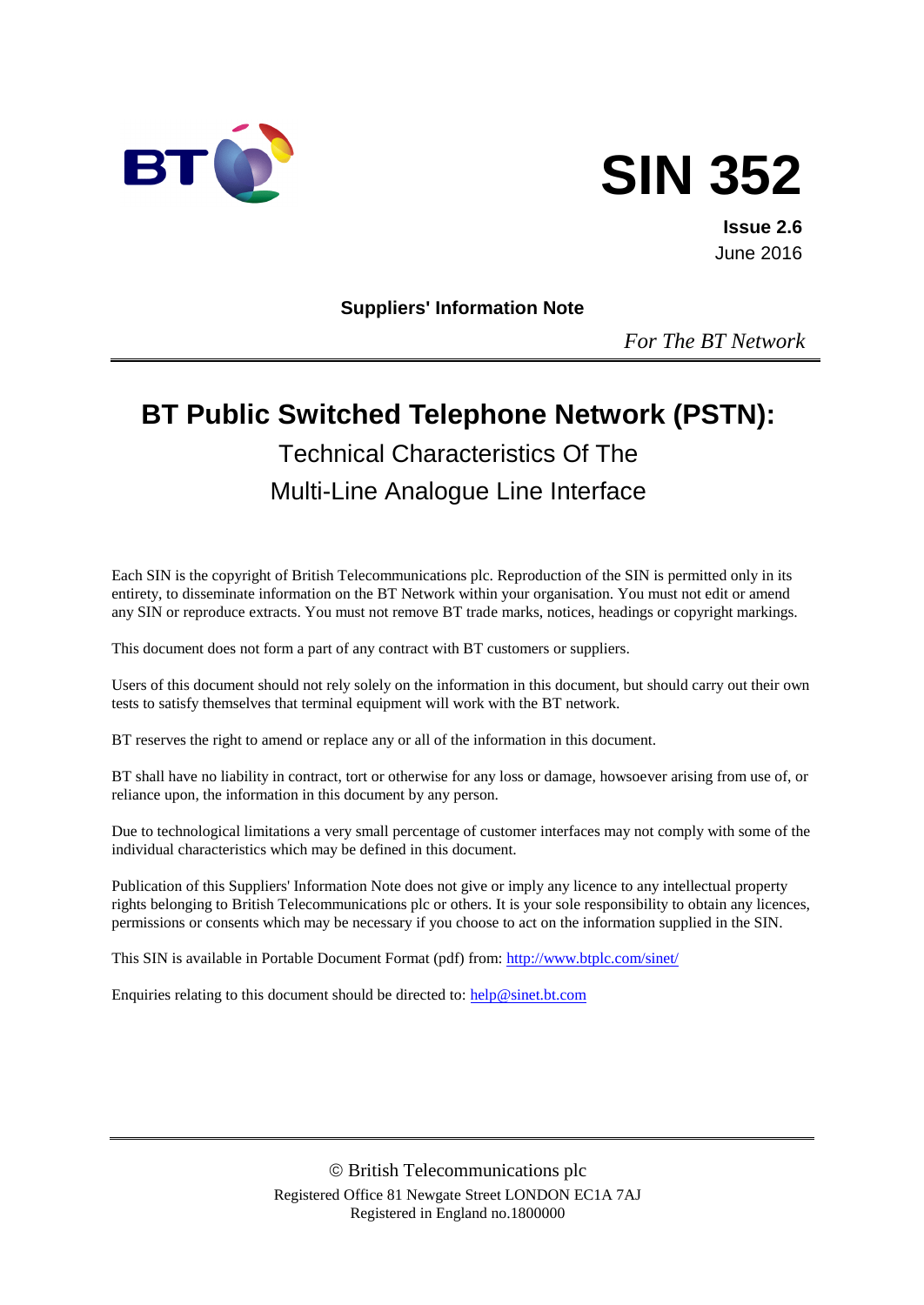# **Contents**

| 1.     |        |  |
|--------|--------|--|
| 2.     |        |  |
| 2.1.   |        |  |
| 2.2.   |        |  |
|        | 2.2.1. |  |
| 3.     |        |  |
| 4.     |        |  |
| 4.1.   |        |  |
|        | 4.1.1. |  |
| 4.2.   |        |  |
| 4.3.   |        |  |
| 4.4.   | 4.4.1. |  |
|        | 4.4.2. |  |
|        |        |  |
| 5.     |        |  |
| 5.1.   |        |  |
| 5.2.   |        |  |
| 6.     |        |  |
|        |        |  |
| 6.1.   |        |  |
| 6.2.   |        |  |
| 6.3.   |        |  |
| 6.4.   |        |  |
| 6.5.   |        |  |
| 7.     |        |  |
| 7.1.   |        |  |
| 7.2.   |        |  |
| 7.3.   |        |  |
| 8.     |        |  |
| 8.1.   |        |  |
|        | 8.1.1. |  |
|        |        |  |
| 8.2.   |        |  |
| 8.3.   |        |  |
| 9.     |        |  |
| 10.    |        |  |
| 10.1.  |        |  |
| 10.2.  |        |  |
| 10.3.  |        |  |
| 10.4.  |        |  |
| 10.5.  |        |  |
| 10.6.  |        |  |
| 10.7.  |        |  |
| 10.8.  |        |  |
| 10.9   |        |  |
| 10.10. |        |  |
| 10.11  |        |  |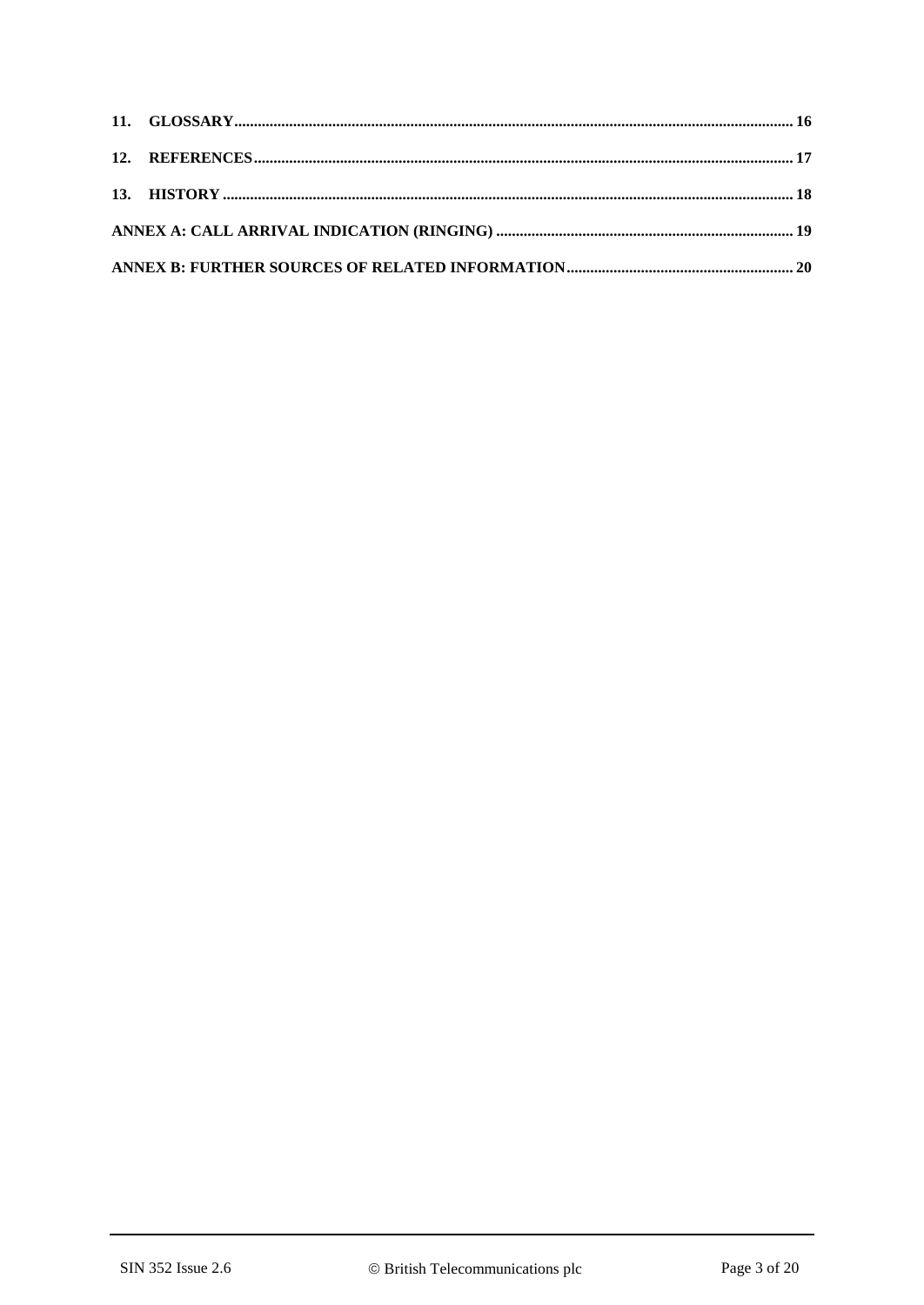#### **1. Scope**

This Suppliers' Information Note (SIN) specifies the technical characteristics at the Network Termination Point (NTP) of the multi-line analogue interface of the Public Switched Telephone Network (PSTN) provided by BT. This is known commonly as a Multi-Line Group (MLG) line or a Private Branch Exchange (PBX) line.

In cases where the Network Termination Equipment (NTE) is mains powered, the conditions quoted in this SIN apply when mains power is being applied to the NTE. The conditions applicable when mains power is removed from the NTE may be different to those quoted in this SIN.

Much of the information contained in this SIN has been published previously in documents such as ETSI Standards and British Standards.

Changes to the network that affect the correct working of terminal equipment designed to use the BT PSTN will be published in BT SINs. If the changes impact on the content of this document then it will be updated.

SINs are available from our www site at [http://www.btplc.com/sinet/.](http://www.btplc.com/sinet/) Enquiries relating to the technical content of this document and the availability of SINs should be directed to. sinet.helpdesk@bt.com

## **2. The Network Termination Point**

The BT network interface consists of two conductors designated as the 'A' and 'B' wires.

The BT network interface will be presented as one of the following:

- a) solid copper conductors of diameter in the range 0.4 mm to 0.63 mm, or
- b) equipment capable of terminating solid copper conductors of diameter in the range

0.4 mm to 0.63 mm.

c) via a BT Master socket (provided for Loop Calling Guarded Clear, on request).

**Note**: The customer access to the line is described in the BSI Documentation: 'A Guide to Cabling in Private Telecommunications Systems - DISC PD1002'<sup>[\[1\]](#page-16-0)</sup>.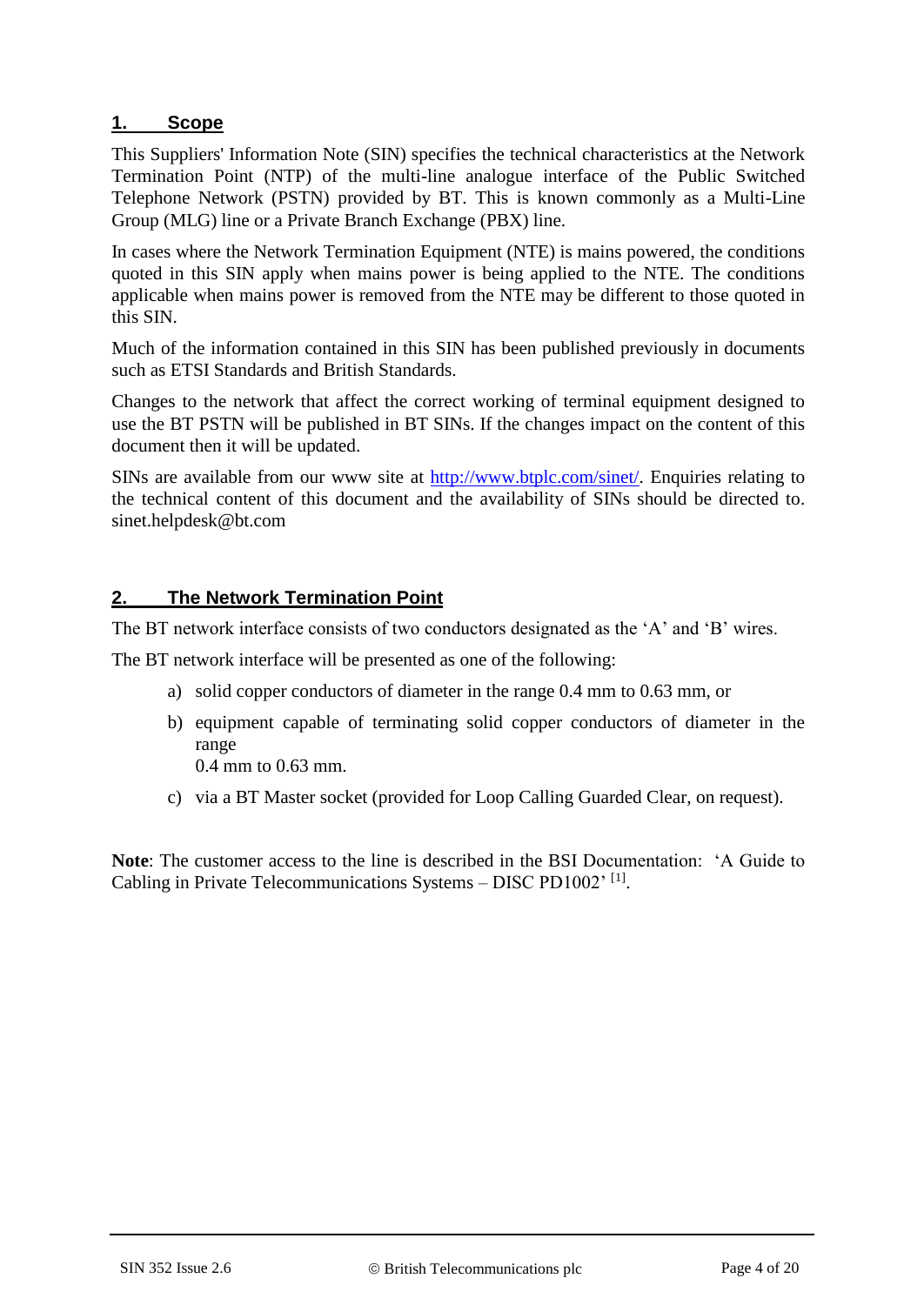## **2.1. Insulation Displacement Connectors**

When the BT network interface is terminated with insulation displacement connectors (IDC) they will accept the connection of solid copper conductors between 0.4 mm and 0.63 mm diameter.

## **2.2. Connections Used In BT Master Sockets**

When the BT network interface is terminated on a BT Master Socket the connections are as shown in **Table 1**.

#### **Table 1: BT Master Socket Contacts**

|               | Not Used for PSTN               |
|---------------|---------------------------------|
| 2             | 'A' wire or 'B' wire            |
| $\mathcal{R}$ | Local earth when required       |
|               | Shunt connection, when required |
| 5             | 'B' wire or 'A' wire            |
|               | Not Used for PSTN               |

**Note 1**: The shunt connection is derived from the centre point between a 470 kΩ resistor and a 1.8  $\mu$ F capacitor connected in series across the 'A' and 'B' wires. Additionally there is an over-voltage protection device connected across the 'A' and 'B' wires.

**Note 2**: Contact pin 6 is adjacent to the latch.

**Note 3**: Plugs which meet the requirements of BS 6312:Part 1:1994<sup>[\[2\]](#page-16-1)</sup> and wired to correspond with **Table 1** will be compatible with the BT provided socket.

#### **2.2.1. Customer Wiring Connection**

When the BT network interface is terminated on a BT Master Socket, the IDC connections for customer wiring are shown in **Table.2**.

#### **Table 2: BT Master Socket IDC Connections for Customer Wiring**

|                | Not Used for PSTN            |
|----------------|------------------------------|
| $\overline{2}$ | 'A' wire or 'B' wire         |
| 3              | Shunt connection (Bell wire) |
| 4              | Local Earth when required    |
| 5              | 'B' wire or 'A' wire         |
| 6              | Not Used for PSTN            |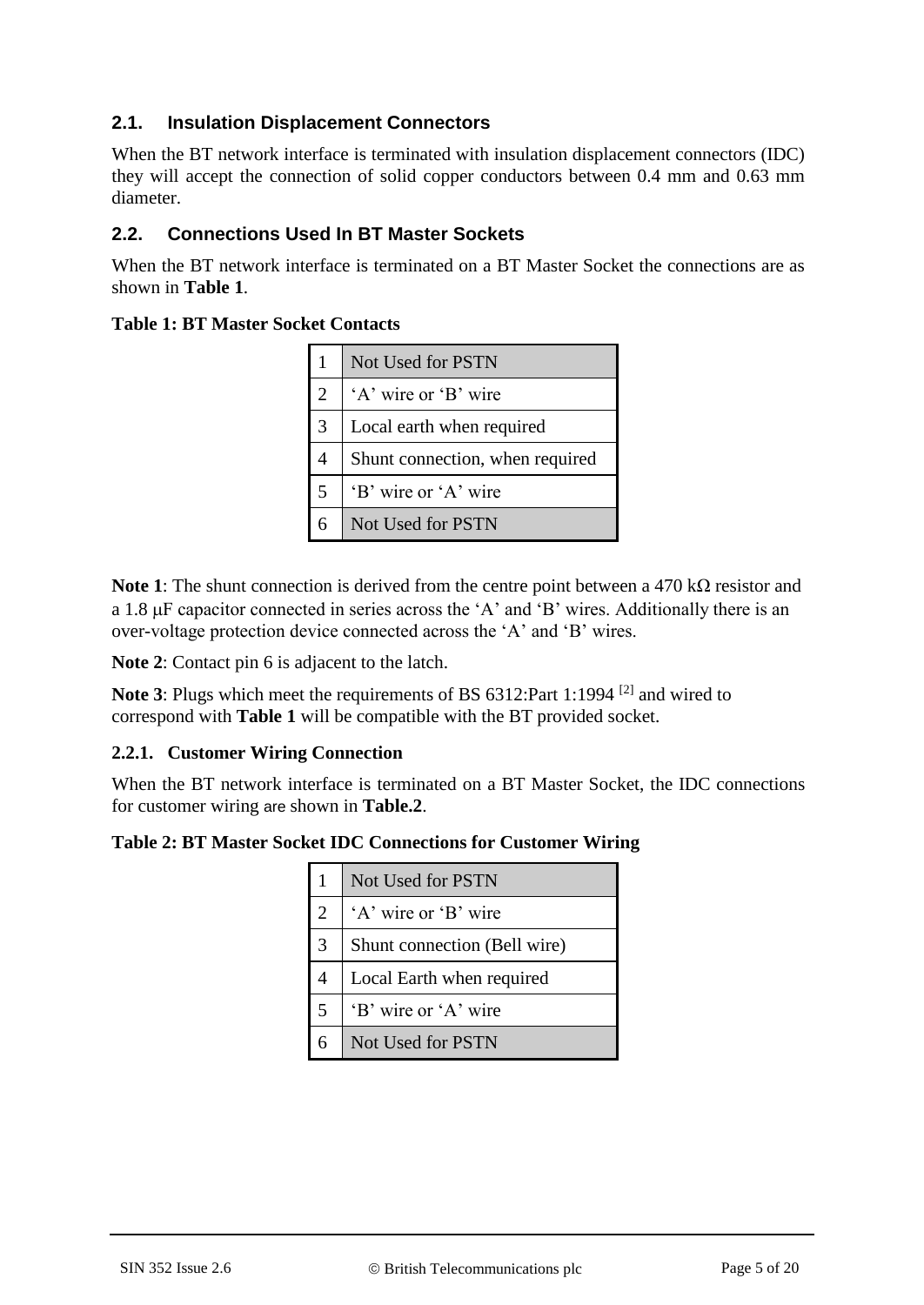**Note 1**: The different types of NTE currently deployed within the BT network present from 3 to 6 IDCs for the termination of customer wiring, however, the essential connections, IDC '2', '3' & '5', will always be present and the numbering kept consistent.

**Note 2**: The numeric designation of IDCs and Master Socket contacts are not the same for each connection *(see Section 2.2.)*, for example, the 'shunt connection' is presented on IDC '3' and at Master Socket contact '4'.

#### **3. Call Control Signalling Methods**

The BT interface can be configured to support any one of the following signalling methods:

- i) earth calling
- ii) loop calling disconnect clearing
- iii) loop calling guarded clearing
- iv) loop calling unguarded clearing.

#### **4. Line Conditions**

#### **4.1. Off-Line d.c. Condition**

During the off-line state the BT network interface will provide the following conditions:

- The potential on the 'B' wire will not exceed -70V with respect to earth for earth calling signalling.
- The potential between the 'A' and 'B' wires will not exceed 70V for loop calling signalling.
- The 'A' wire will be positive with respect to the 'B' wire for loop calling provisions. The 'A' wire potential is 'disconnected' for earth calling provisions.
- The off-line d.c. voltage may not be continuous e.g. during routine line *testing (see Section 4.1.1. Line Test Conditions)* or during line testing in response to fault reports.
- The BT network interface will recognise a loop resistance of greater than 10 k $\Omega$  between the A and B wires for loop calling configurations, on the customer side of the NTP, as an off-line condition.
- The application of a condition which causes less than 4 mA to flow in the 'B' wire will be recognised as an off-line condition.
- There may not be a through metallic path from the BT network interface to the exchange so that the "battery" and "earth" at the exchange cannot be assumed to be repeated at the BT network interface.

#### **4.1.1. Routine Testing**

Automatic line testing routines are frequently carried out on BT lines. Details of the conditions to be found on BT lines during such events are to be found in SIN  $351^{[3]}$  $351^{[3]}$  $351^{[3]}$ .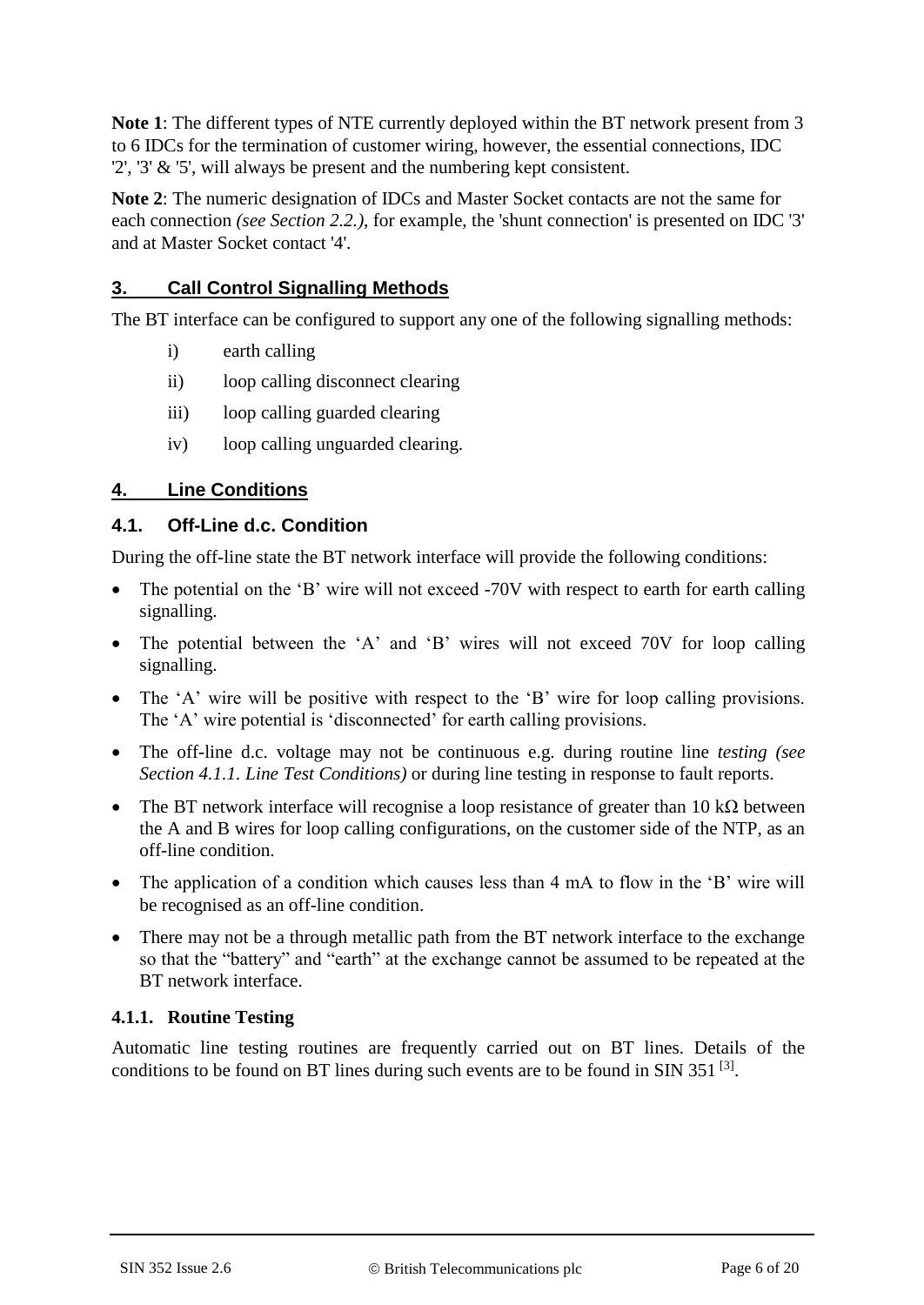## **4.2. On-Line d.c. Condition**

During the on-line state the BT network interface will provide the following conditions:

- For loop calling provisions, the BT network interface will recognise a loop resistance of less than 1 kΩ between the 'A' and 'B' wires, on the customer side of the NTP, as an online ('seize') condition.
- For earth calling provisions, the BT network interface will recognise a resistance of between 300  $\Omega$  and 500  $\Omega$  applied between local earth and the 'B' wire, on the customer side of the NTP, as an on-line ('seize') condition.
- The d.c. current provided at the customer side of the NTP will be up to 42 mA at 12.5 V, up to 33.5 mA at 10 V, and will be not less than 25 mA at 9  $V^1$ .
- Future designs of the line interface will aim to reduce the line current in the on-line state to improve the energy efficiency of BT's network equipment. Some of these line interfaces are already deployed on a relatively small scale and as a result the line current on these lines will become 25 mA in the on-line state for all the voltage values specified in this clause. The wider deployment of such line interfaces in the future will be considered by BT as the need or opportunity arises to replace or update existing equipment.

For most BT multi-line analogue network interfaces, and all those provided since October 1987, the d.c. conditions will continue to be met at the far end of customers' wiring attached to the interface where the loop resistance of this wiring does not exceed 250  $\Omega$ .

## **4.3. Line Polarity**

The polarity of the BT network interface will normally be negative to the 'B' wire and earth to the 'A' wire. During call progress, once the call is 'answered', the polarity of the 'A' and 'B' wires will be reversed for the duration of the call.

## **4.4. Network Termination Impedance**

#### **4.4.1. Terminal Input Impedance**

The impedance necessary to satisfactorily terminate the BT network interface at the NTP so as to prevent instability is represented by the three element network shown in **Figure 1**.

A minimum return loss of 12 dB should be achieved by terminal equipment against the three element network of **Figure 1**.

Additionally for voice terminal equipment, an echo return loss value of 16 dB should be achieved against the three element network of **Figure 1**.

1

<sup>&</sup>lt;sup>1</sup> These characteristics are aligned with those of BS6305 Figure  $4^{5}$ .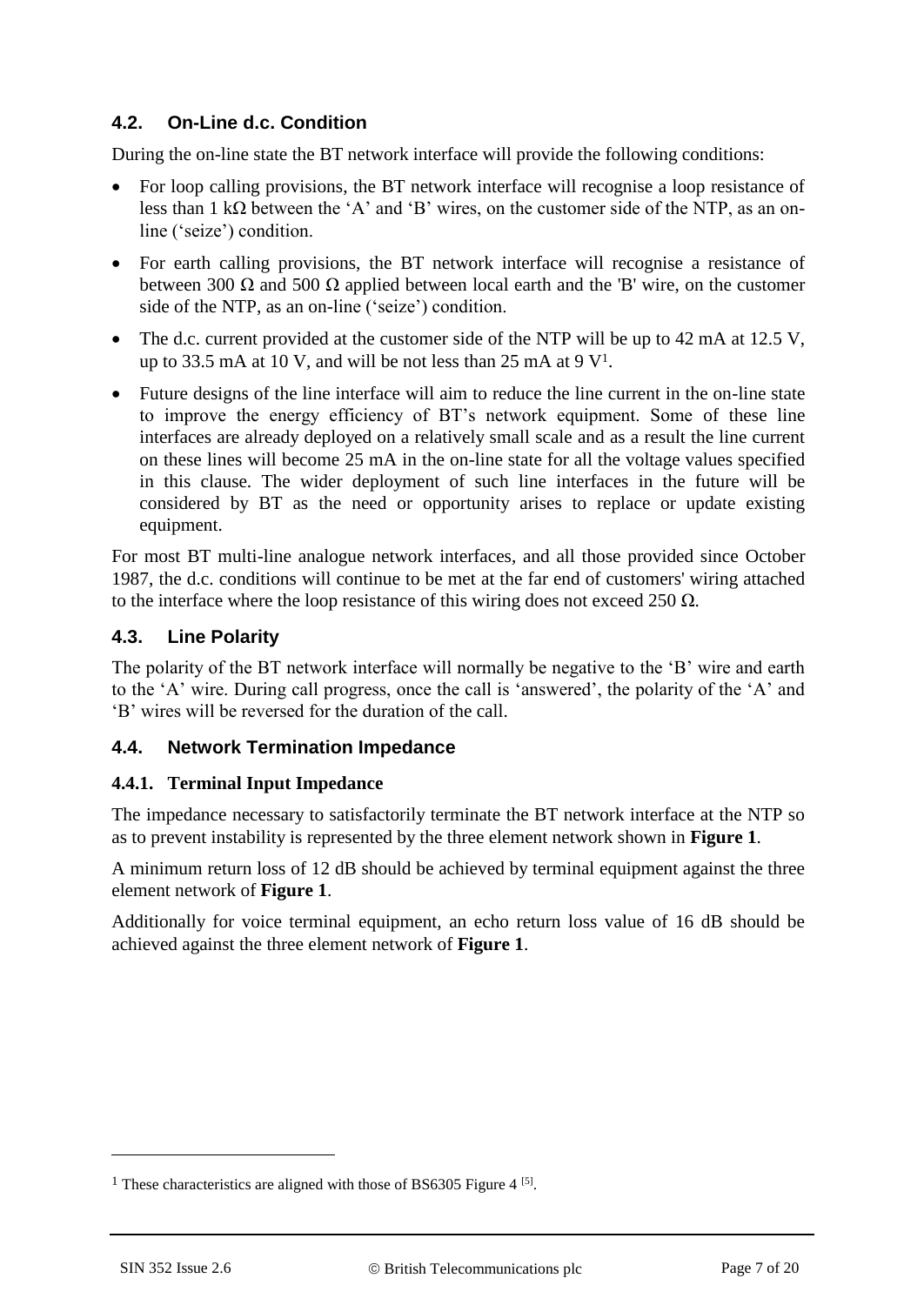#### **Figure 1: Terminal Complex Impedance Network**



#### **4.4.2. Network Input Impedance**

The input impedance of the network at the NTP is represented by a range of impedances comprising the input impedance of the local exchange, modified by the impedance of a random variety of local cable types/characteristics.

The nominal exchange input impedance is  $300 \Omega + 1000 \Omega$  || 220 nF *(see Figure 2)*.

This may be regarded as the appropriate value for use by terminal designers.

The actual value of the exchange input impedance may vary due to production and installation tolerances, also the impact of terminal equipment connected at the far end of the circuit on the performance of circuits containing 4-wire loops. A worst case return loss of 16 dB against the three element network of **Figure 2** can be assumed.

The range of local lines can be represented by between 0 km and 5 km of 0.5 mm copper cable with nominal characteristics of 168  $\Omega$ /km and 50 nF/km (attenuation at 1600 Hz of 1.7 dB/km).

#### **Figure 2: BT Network Complex Impedance Network**



BT will provide a line with a maximum local access line loss of 8 dB *(see Section 10.6 Note 2)*.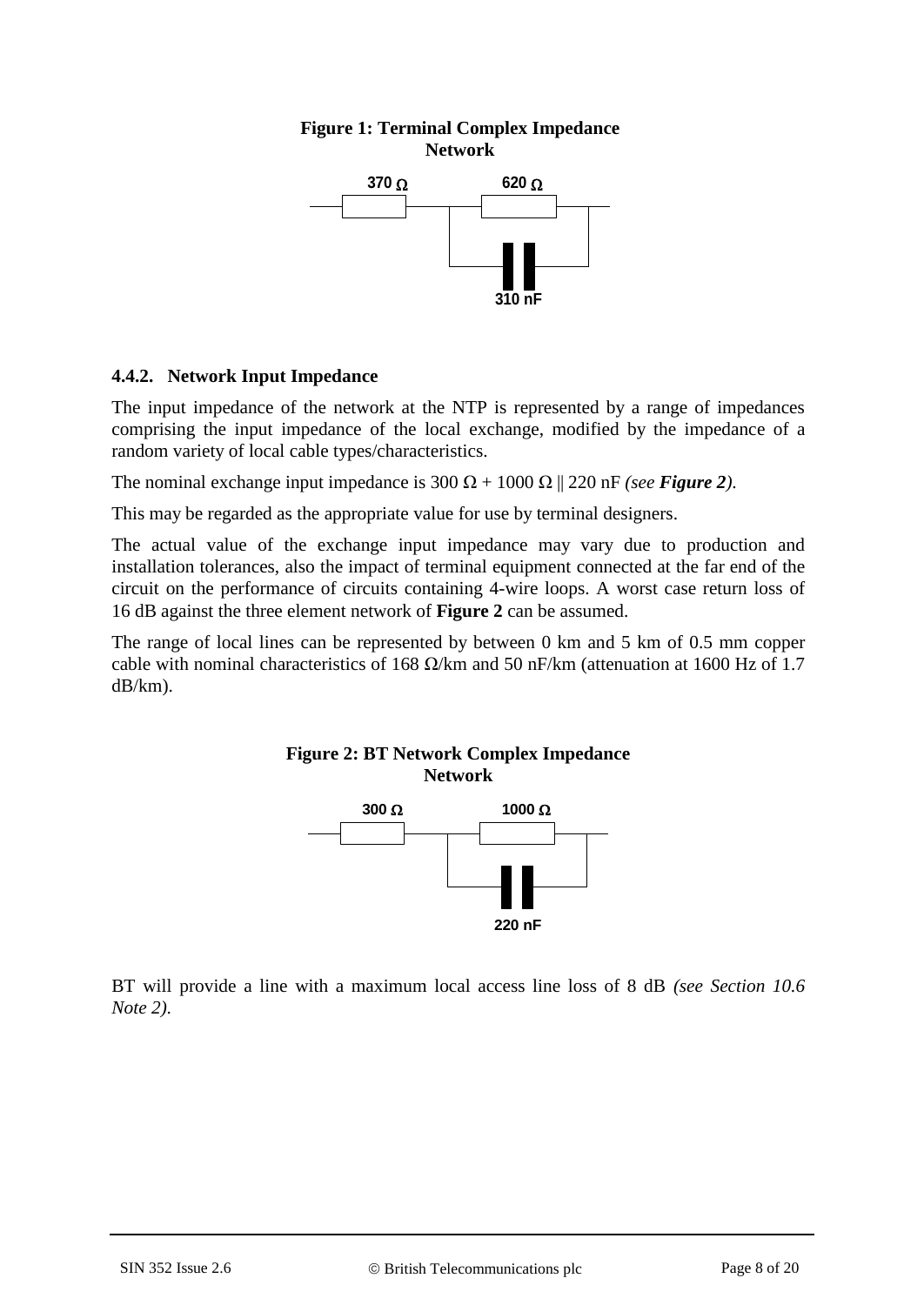## **5. Address Signalling Methods**

The BT network interface will respond to address signalling information received from the terminal, either in Multi-Frequency Tone format or Loop Disconnect format.

#### **5.1. Multi-Frequency Tone Signalling**

The BT network interface will recognise tones meeting all of the following conditions as valid digits:

- multi-frequency tones conforming to **Table 3**, each digit being represented by simultaneous transmission of two frequencies e.g. digit 5 is indicated by 770 Hz + 1336 Hz, and
- combinations of the frequencies given in **Table 3** where the tolerance is within  $\pm 1.5$  % and the level is within -7 dBm to -13 dBm and with the high frequency at a higher level than the low frequency by between 1 dB and 4 dB, and
- tones that have been applied for a minimum period of 40 ms and with a minimum "tone" off" period of 40 ms, and
- the level of any individual unwanted tone in the frequency band 300 Hz to 3,400 Hz has a power level of less than -33 dBm, and
- tones whose accompanying power level outside the frequency band 300 Hz to 3,400 Hz is less than -40 dBm, and
- tones whose accompanying total in-audio-band and out-audio-band unwanted tone power levels are 20 dB less than the lowest power level of any single digit tone.

#### **Table 3: Digit Tone Frequencies**

|             |            | <b>Digits</b> |            | Low        |
|-------------|------------|---------------|------------|------------|
|             |            |               |            | $697\,Hz$  |
|             |            |               |            | $770\,$ Hz |
|             |            |               |            | $852\,Hz$  |
|             | ∗          |               |            | 941 Hz     |
| <b>High</b> | $1209\,Hz$ | 1336 Hz       | $1477\,Hz$ |            |

## **5.2. Loop Disconnect Signalling**

The BT network interface will recognise as valid loop disconnect pulses meeting all of the following conditions:

- loop disconnect digits at the rate  $10 \pm 1$  pulses per second where the ratio of the break period is 67 +5, -4 % of the overall pulse period, and
- Inter Digit Pauses greater than 240 ms and less than 920 ms, and
- a **break pulse** as a reduction in line current to less 500  $\mu$ A for a minimum duration of 15 ms, and
- a make pulse with a minimum duration of greater than 5 ms, and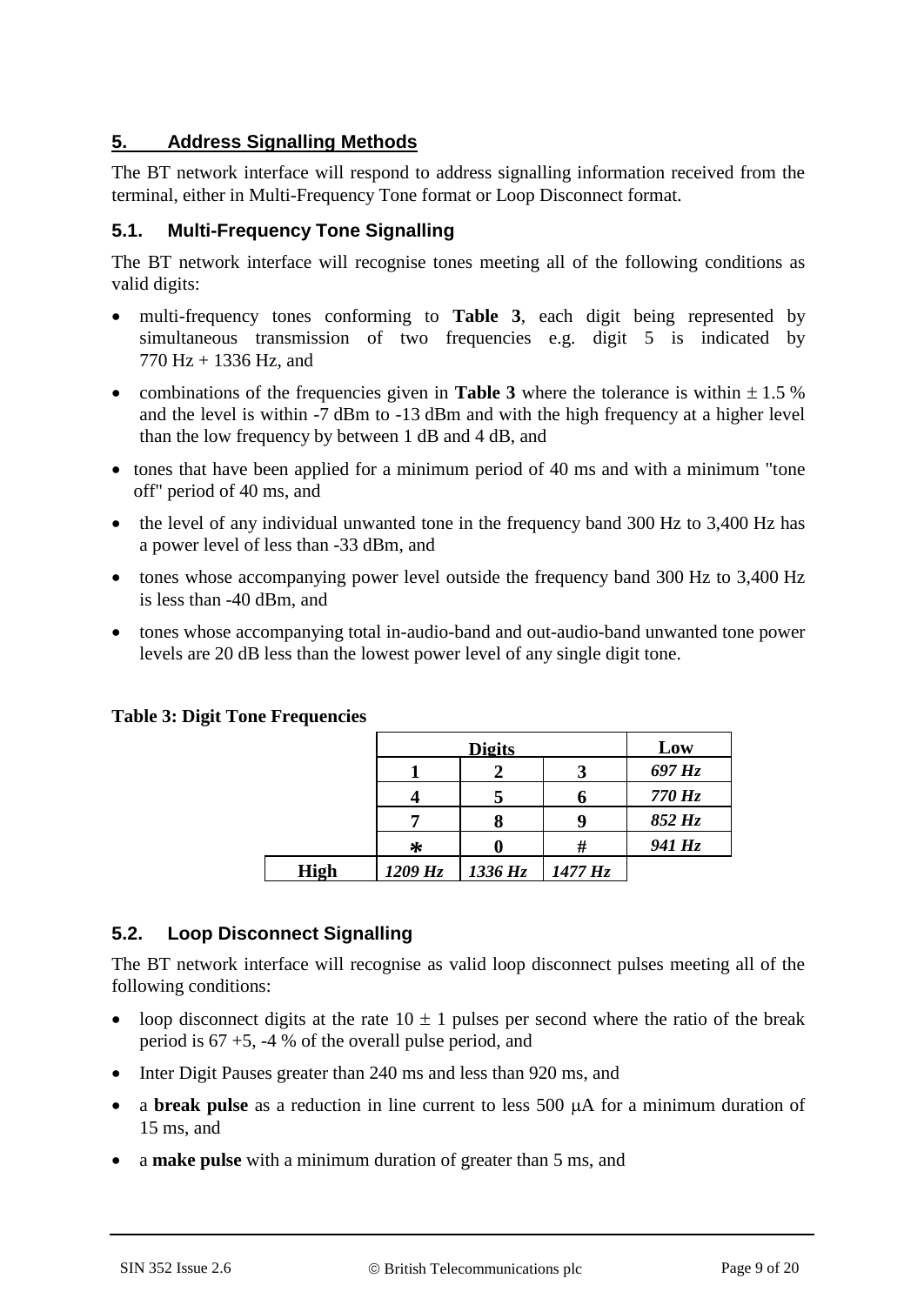with a pulse shape equivalent to that produced by the shaping circuit of 100  $\Omega$  in series with 1.8  $\mu$ F when subjected to a voltage of between 1 V and 12.5 V. *(see Figure 3: Pulse Shaping Circuit)*.



**Figure 3: Pulse Shaping Circuit**

#### **6. OUTGOING CALLS**

Once the BT interface has recognised a seize signal, the network indicates its readiness to receive routeing information by providing a Proceed Indication (Dial Tone) to the calling terminal.

#### **6.1. Call Initiation**

A terminal equipment on-line condition that persists for at least 10 ms will be recognised as a seize signal. After recognition of the seize signal by the BT interface, Proceed *Indication (see Section 6.2. Proceed Indication)* will be returned to the calling terminal within 500 ms.

#### **6.2. Proceed Indication**

When the BT network interface is ready to receive routeing information Proceed Indication (Dial Tone) will be provided to the calling terminal.

This tone is described in SIN 350<sup>[\[4\]](#page-16-4)</sup> Network Tones and Announcements.

## **6.3. Call Progress Information**

During the progress of a call, a variety of tones and announcements may be encountered. Lists of these are to be found in SIN 350<sup>[\[4\]](#page-16-4)</sup> Network Tones and Announcements.

## **6.4. Post Dialling Delay**

The call set-up time figures given below relate to calls routed wholly within the BT network. Calls that are routed outside the BT network (e.g. extended to mobile numbers, into private networks or via direct dialling in lines) may experience longer post dialling delays.

The mean value of call set-up time across the BT network is expected to be less than 3 seconds, when taking into account the differing levels of call complexity. In addition, 95% of calls are expected to be set up in less than 10 seconds.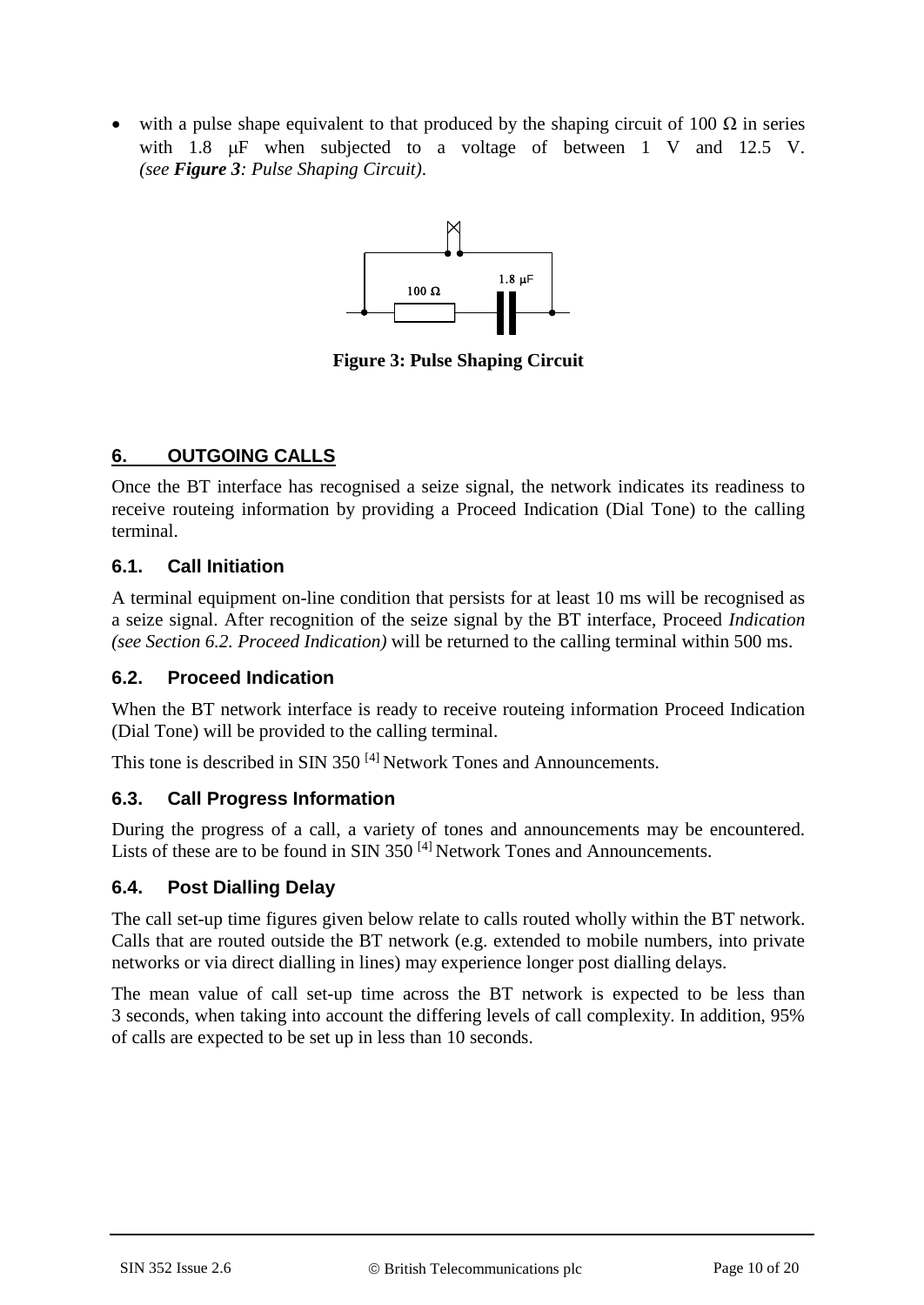## **6.5. Called Party Answer Signal**

The called party answer signal is provided by the network on all outgoing calls to the caller when either:

- a) the called party answers or
- b) the network answers, e.g. after the access code to Other Licensed Operators for 2 stage calls.

The signal is a line reversal of the dc bias to the calling party for the duration of the call.

# **7. Incoming Calls**

#### **7.1. Call Arrival Indication**

Where appropriate, the BT network interface will provide call arrival indication to any off-line terminal as shown in *Annex A: Call Arrival Indication (Ringing)*.

The voltage of the call arrival indication at the NTP will be between 100 V and 40 V a.c. r.m.s as measured between the 'A' wire and the 'B' wire. A Ringer Equivalence Number (REN - as defined in BS  $6305$ <sup>[\[5\]](#page-16-3)</sup>) of 4 will be supported.

Note. There is currently a relatively small scale deployment of a version of the line interface design that applies the a.c. call arrival indication voltage across the 'A' wire and 'B' wire, rather than across the 'B' wire and earth. The wider deployment of such line interfaces in the future will be considered by BT as the need or opportunity arises to replace or update existing equipment.

Call Arrival Indication may be presented with or without a d.c. voltage bias *(within the limits specified in Section 4.1. Off-line d.c. Condition)* on the 'A' wire, the 'B' wire, or both. When Call Arrival Indication is presented with a d.c. voltage, this voltage may be present during the whole cadence or may be confined to the silent periods. The polarity of this d.c. voltage may be reversed.

Call arrival indication is applied for up to 6 minutes or until the called customer answers.

## **7.2. Called Customer Answer**

The BT network interface will recognise the application of an on-line d.c. condition that draws loop current as described in Section 4.2. as a called party answer, and disconnect ringing.

## **7.3. Ring Trip**

In normal operation ringing current may continue to be applied for typically 110 ms to 510 ms after the on-line state is established.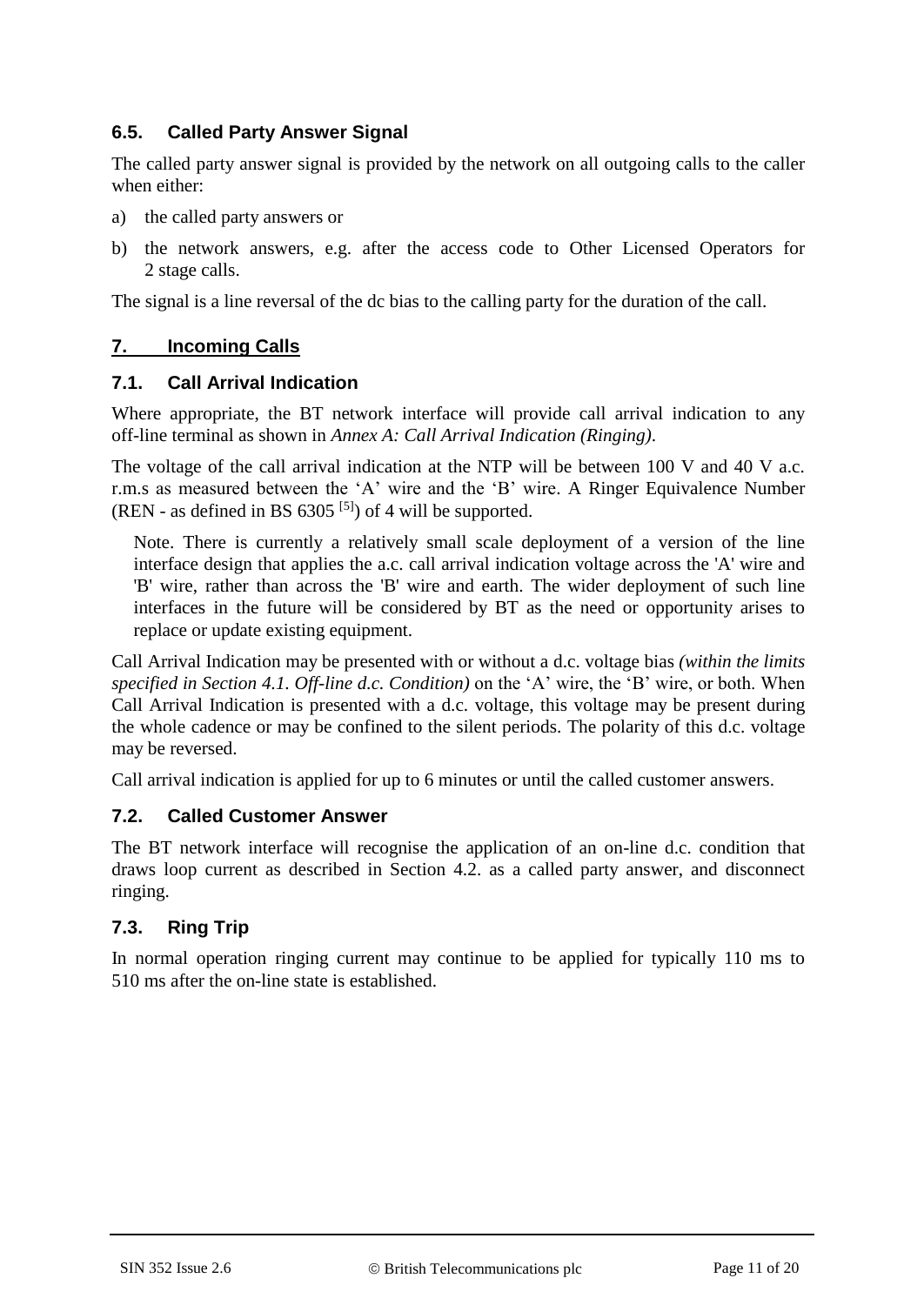# **8. Call Clearing**

**Note**: Except where stated, the following call clearing conditions are written on the assumption that both ends of the call are connected to a single analogue line interface and the call is connected wholly within the BT network.

#### **8.1. Terminal Initiated Clearing**

#### **8.1.1. By The Calling Terminal**

When a call is ended by the calling terminal, the BT network interface will detect an off-line condition *(see Section 4.1. Off-Line d.c. Condition)* and provide the network initiated *clearing (see Section 8.2. Network Initiated Clearing)* to the called terminal. Line breaks of less than 200 ms will not be recognised as a clear. Line breaks greater than 3 s will be recognised as a clear *(see Section 11.1. Follow-on Call).*

#### **8.1.2. By The Called Terminal**

When a clear signal is received from the called terminal, the BT network interface will initiate a time-out process lasting between two and three seconds. After the time-out period has expired, network initiated clearing *(see Section 8.2. Network Initiated Clearing)* is provided to the calling terminal.

Calls which are made to certain services (e.g. Number translation services and Premium rate services) are subject to first party clearing. In these circumstances, when the called terminal ends the call there is no time-out process and the calling terminal is provided with network initiated clearing *(see Section 8.2. Network Initiated Clearing)* immediately.

## **8.2. Network Initiated Clearing**

The BT network interface will provide a sequence of clearing signals at the NTP as a result of terminals ending a call or when terminals fail to present valid digits during call set-up.

This will consist of:

- a) silence lasting approximately 3 s and,
- b) for earth calling signalling, a 'disconnect clear timing' (DCT) signal with a value of 800 ms. After the DCT signal the interface will revert to battery on the B-wire and the A-wire remaining disconnected; or,
- c) for loop calling disconnect clearing signalling, a DCT signal with a default value of 800\* ms, after which the interface will revert to battery on the B-wire and earth on the A-wire. (\* *This value can be changed by BT in accordance with customer CPE requirements between 0 ms and 1000 ms in 100 ms steps*); or,
- d) for loop calling guarded clearing signalling a DCT signal with a value of 500 ms after which the interface will revert to battery on the B-wire and earth on the A-wire, then either;
- e) direct to Parked State *(see Section 8.3. Parked State);* or
- f) number unobtainable tone lasting approximately 40 s then Parked State.

*(Number unobtainable tone is described in SIN 350 [\[4\]](#page-16-4) Network Tones and Announcements).*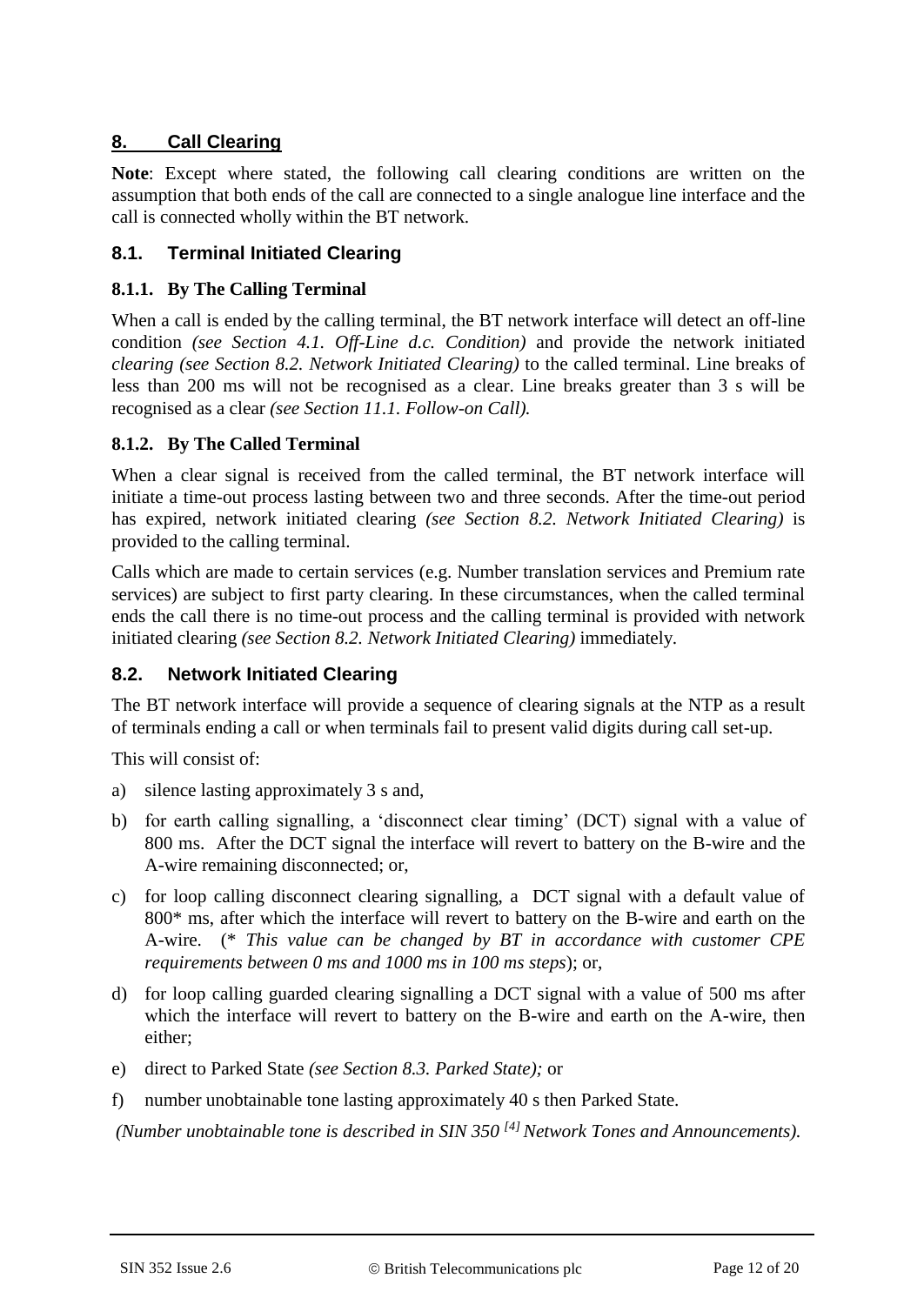**Note 1**: The DCT signal is sometimes known as the "K-break" signal. It offers a positive way for automatic terminal equipment to determine when either a calling terminal or the BT network interface has resumed the off-line condition. The signal consists of a disconnection or a reduction in the loop current to below 1 mA for the time period stated.

**Note 2**: Where the BT interface provides loop calling unguarded clearing signalling and is supported by non-copper access systems there may be no disconnect signalling available at the end of a call.

#### **8.3. Parked State**

When a terminal remains on-line, and has failed to offer a valid digit *(see Section 6.1. Call Initiation)* or has failed to achieve the off-line state after call clearing *(see Section 8. Call Clearing),* the BT network will monitor the line so that a terminal clear condition can be detected. In some circumstances an automatic howler might be applied *(see Section 10.4. Howler).*

#### **9. Supervisory Signals**

Supervisory signals provided at the BT network interface are described in SIN 350<sup>[\[4\]](#page-16-4)</sup> Network Tones and Announcements.

#### **10. Additional Information**

#### **10.1. Transients**

Change of line conditions (for example, polarity, voltage, speech band levels, feeding resistances, and current interruptions) may occur during processing of a call by the network.

#### **10.2. Announcements**

At various stages of calls it is possible for announcements to be connected. Announcements are described in SIN 350<sup>[\[4\]](#page-16-4)</sup> Network Tones and Announcements.

#### **10.3. Noise, Induced Voltages And Line Surges**

The BT network interface conditions described in this SIN are those encountered when there is no interference and the earth potential at the local exchange and the NTP is the same. In practice these conditions may be modified as follows.

Permanent longitudinal direct voltages up to 4 V may exist on the line.

Permanent longitudinal alternating voltages up to 5 V r.m.s. 50 Hz, and associated harmonics, may exist on the line. Additionally there may be an earth potential difference up to 3 V r.m.s. 50 Hz.

Permanent longitudinal and transverse alternating voltages, which generally do not exceed 3 V r.m.s., at other frequencies up to 2 MHz may exist on the line. These are generally noise voltages, but between 200 kHz and 2 MHz they may be amplitude modulated and be as a result of radio broadcast signals.

Uniform spectrum and random noise having a power of -42 dBm in the frequency range 300 Hz to 3400 Hz may exist on the line, with random impulsive noise in excess of -22 dBm. Also, other types of random transmission impairment may occur, such as interruptions, phase changes, phase jitter and gain changes.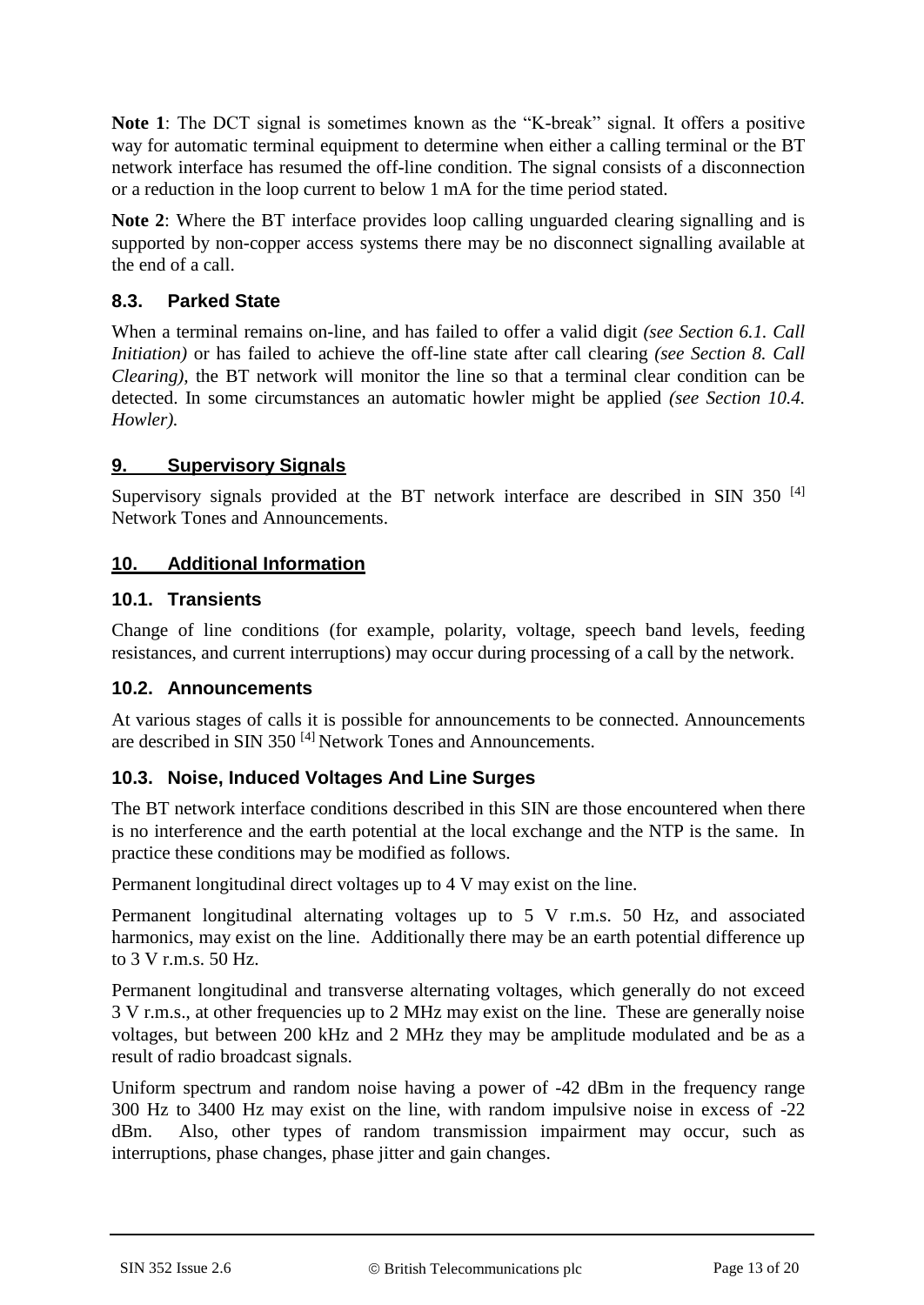#### **10.4. Howler**

| <b>Table 4: Howler Characteristics</b> |  |  |  |
|----------------------------------------|--|--|--|
|----------------------------------------|--|--|--|

| <b>Significance</b>                                                                                                                                                                                                                                                                                                                    | Range of levels received<br>at BT network interface                                                                          | <b>Signal</b><br>composition | <b>Cadence</b>                                                                           |
|----------------------------------------------------------------------------------------------------------------------------------------------------------------------------------------------------------------------------------------------------------------------------------------------------------------------------------------|------------------------------------------------------------------------------------------------------------------------------|------------------------------|------------------------------------------------------------------------------------------|
| To draw attention to a<br>telephone left on-line.<br>Howler may be applied<br>to attachments which<br>hold after the distant<br>end has cleared or after<br>an unsuccessful call.<br>The howler can<br>sometimes be applied<br>automatically, in which<br>case it will start 3<br>minutes after the parked<br>state has been achieved. | Applied initially at mean<br>power level of up to<br>-8 dBm rising over 12 s to<br>$+15$ dBm; total max.<br>power $+20$ dBm. | Multi-audio<br>frequency     | Continuous<br>for $3$<br>minutes or<br>until line<br>release if<br>this occurs<br>first. |

# **10.5. End-To-End Insertion Loss**

The end to end insertion loss at 800 Hz between 600  $\Omega$  resistances terminating two BT network interfaces and routed wholly within the BT network is between 6 dB and 28 dB.

**Note 1**: These values apply only to calls where both ends are connected to analogue interfaces and the call is connected wholly within the BT network.

**Note 2**: Local line attenuation that exceeds 8 dB at 1600 Hz will be compensated within the local exchange so that the attenuation planning limit of 8 dB is not exceeded. However this does not compensate for the 'additional' loss/frequency distortion.

Note 3: If requested, a degree of automatic control of the network loss can be provided to partially compensate for the variation in local line loss. This automatic control may be required by some terminal equipment, such as PBXs that use line current to power extension apparatus.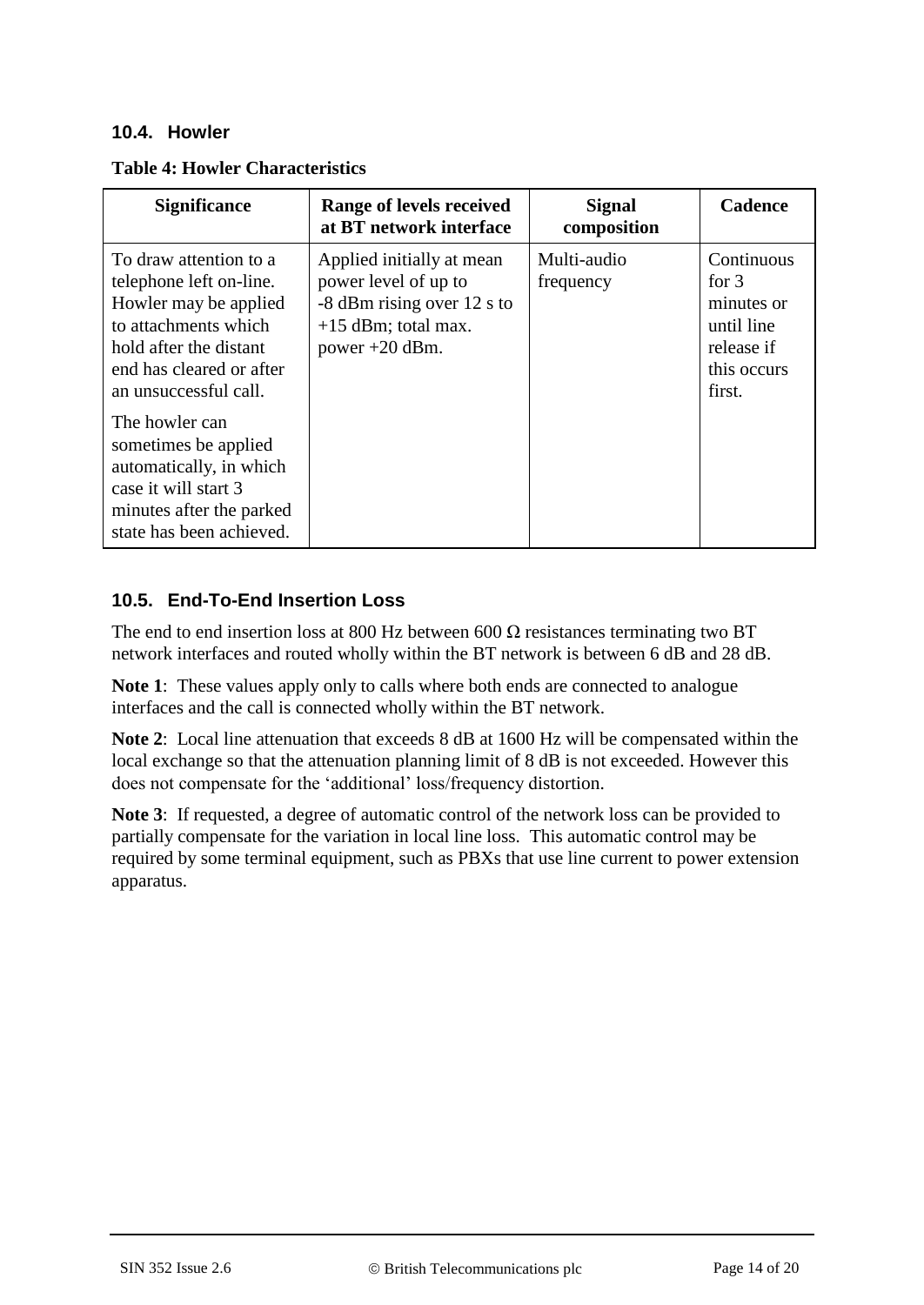## **10.6. Loss/Frequency Response**

The loss/frequency response of BT's core network connecting its local exchanges conforms to ITU-T G.712<sup>[\[6\]](#page-16-5)</sup>: Figure 3.

| <b>Frequency</b><br>(Hz)            | 10             | 200    | 300    | 400    | 600    | 2400   | 3000   | 3400   | 3600   | 4000 |
|-------------------------------------|----------------|--------|--------|--------|--------|--------|--------|--------|--------|------|
| <b>Response</b><br>$(upper)$ $(dB)$ | 40             | 40     | 2      | 1.5    | 0.7    | 0.7    |        |        | 40     | 40   |
| <b>Response</b><br>$lower (dB)$     | $\overline{0}$ | $-0.6$ | $-0.6$ | $-0.6$ | $-0.6$ | $-0.6$ | $-0.6$ | $-0.6$ | $-0.6$ |      |

|  |  | Table 5: Core Network 2-wire to 2-wire Insertion Loss/Frequency Response |  |
|--|--|--------------------------------------------------------------------------|--|
|  |  |                                                                          |  |

Additionally, any connection will usually contain two local lines comprising a random variety of cable types/characteristics.

The nominal loss/frequency response limits of the range of local lines can be represented by between 1 km and 5 km of 0.5 mm copper cable with nominal characteristics of 168  $\Omega$ /km and 50 nF/km (attenuation at 1600 Hz of 1.7 dB/km) and are shown in **Table 6**.

|                       | <b>Insertion Loss (dB)</b> |        |         |         |         |  |  |  |
|-----------------------|----------------------------|--------|---------|---------|---------|--|--|--|
| <b>Frequency</b> (Hz) | <b>200 Hz</b>              | 400 Hz | 1600 Hz | 3200 Hz | 4000 Hz |  |  |  |
| Upper limit $(dB)$    | 2.5                        | 3.6    | 7.2     | 10.2    | 11.4    |  |  |  |

**Lower limit (dB)**  $\begin{array}{|c|c|c|c|c|} \hline 0.4 & 0.6 & 1.2 & 1.7 & 1.9 \ \hline \end{array}$ 

**Table 6: Local Network Cable Insertion Loss/Frequency Response**

**Note 1**: Values applicable to end to end characteristics apply only to calls connected wholly within the BT network when measured between 600  $\Omega$  resistances.

**Note 2**: Low Loss lines (3dB or 6 dB) are available at extra cost on request from BT. These line types guarantee the local loss of the line from the exchange to the NTP is a maximum of 3dB or 6 dB, as required. It is planned to withdraw this option on 31 December 2006.

## **10.7. Relative Group Delay**

With the advent of the wholly digital core BT network, relative group delay has become less of a significant parameter in relation to the transmission of voiceband data.

## **10.8. Terminal Equipment Spectral Power Requirements**

To prevent undue interference with other users of the BT access network, terminal equipment should conform to the requirements of the "Specification of the Access Network Frequency Plan (ANFP) applicable to transmission systems used on the BT Access Network". This ANFP specifies Power Spectral Density masks (PSD) defining the maximum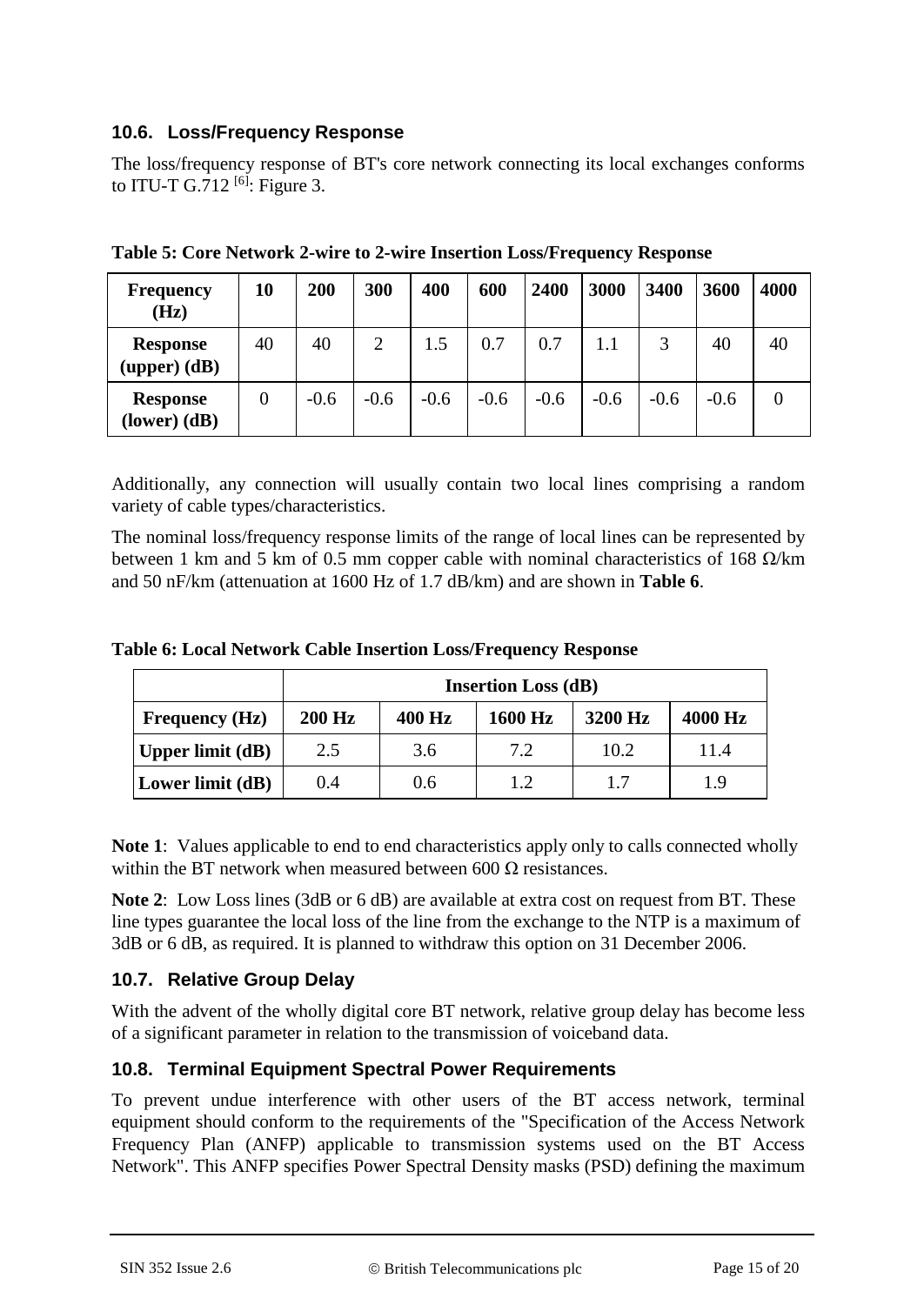power for each frequency that may be injected into the line at the customer end of the local loop. Customers are advised to contact their terminal equipment provider on this issue to ascertain the compliance of their terminal equipment with the ANFP. SIN 375  $^{[7]}$  $^{[7]}$  $^{[7]}$  gives up to date information about the ANFP PSD masks, and where to locate the latest issue of the ANFP specification.

If interference is caused to other users of the BT access network, and this is identified as resulting from terminal equipment being non-compliant with the ANFP, BT will be required to take remedial action to remove the cause of the interference. This could ultimately result in the disconnection of the PSTN circuit from the non-compliant terminal equipment.

Equipment that has been approved under the UK terminal equipment approval regime that existed prior to the implementation of the RE&TTE Directive [\[8\]](#page-16-7), which is transposed into UK law by SI 2000 No. 730<sup>[\[9\]](#page-16-8)</sup> and SI 2003 No. 1903<sup>[\[10\]](#page-16-9)</sup>, is deemed to be compliant with the ANFP.

#### **10.9 Analogue Data Transmission**

Information concerning successful data transmission over the PSTN is published in  $SIN$  351<sup>[\[3\]](#page-16-2)</sup> Annex B.

#### **10.10. Supplementary Services**

Supplementary Services for multi-line analogue line interfaces are described in SIN  $354^{[11]}$  $354^{[11]}$  $354^{[11]}$ Supplementary Services available on the Analogue Line Interface, Annex B.

#### **10.11 Follow-On Call**

To initiate a follow-on call the BT network interface will recognise a break in the loop current applied at the NTP, where the d.c. current falls to 1 mA or less for a time period in excess of 3 s.

| <b>ANFP</b>  | <b>Access Network Frequency Plan</b>                         |
|--------------|--------------------------------------------------------------|
| <b>CPE</b>   | <b>Customer Premises Equipment</b>                           |
| <b>DCT</b>   | <b>Disconnect Clear Timing</b>                               |
| <b>EMC</b>   | <b>Electro-Magnetic Compatibility</b>                        |
| <b>ETS</b>   | <b>European Telecommunication Standard</b>                   |
| <b>ETSI</b>  | <b>European Telecommunications Standards Institute</b>       |
| <b>IDC</b>   | <b>Insulation Displacement Connector</b>                     |
| <b>ITU-T</b> | International Telecommunication Union For Telecommunications |
| <b>MLG</b>   | Multi-Line Group                                             |
| <b>NTE</b>   | <b>Network Termination Equipment</b>                         |
| <b>NTP</b>   | <b>Network Termination Point</b>                             |
| <b>PBX</b>   | Private Branch Exchange                                      |
| <b>PSD</b>   | <b>Power Spectral Density</b>                                |

#### **11. Glossary**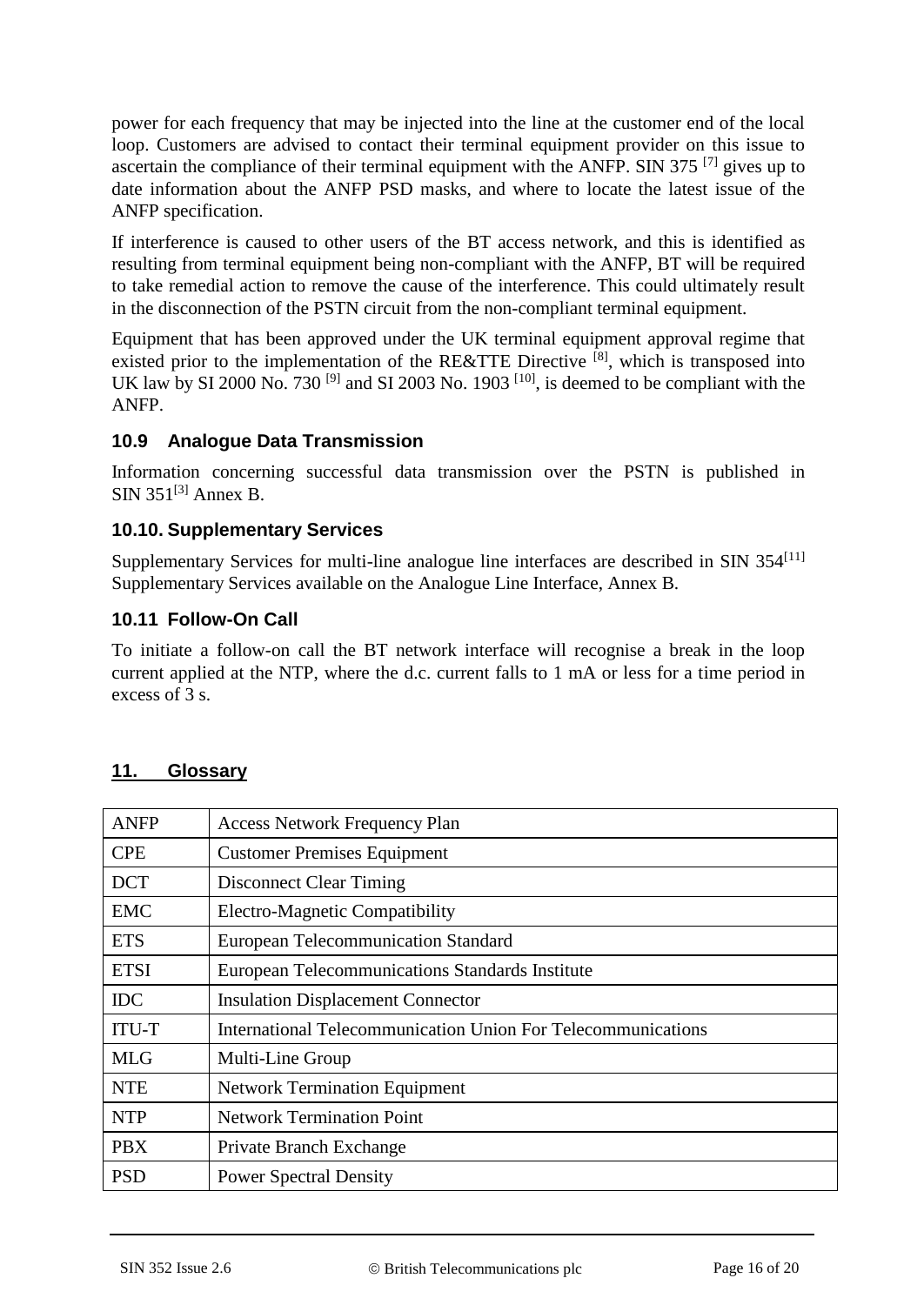| <b>PSTN</b> | <b>Public Switched Telephone Network</b>                  |
|-------------|-----------------------------------------------------------|
| RE&TTE      | Radio Equipment and Telecommunications Terminal Equipment |
| SI          | <b>Statutory Instrument</b>                               |
| <b>SIN</b>  | <b>Suppliers' Information Note</b>                        |
| TE          | <b>Terminal Equipment</b>                                 |
| <b>TIG</b>  | <b>Technical Interface Guide</b>                          |

## **12. References**

<span id="page-16-5"></span><span id="page-16-4"></span><span id="page-16-3"></span><span id="page-16-2"></span><span id="page-16-1"></span><span id="page-16-0"></span>

| $[1] % \begin{center} \includegraphics[width=\linewidth]{imagesSupplemental_3.png} \end{center} % \vspace*{-1em} \caption{The image shows the number of nodes of the two times, and the number of nodes of the two times.} \label{fig:example} %$ | BSI DISC PD1002 - A Guide to Cabling in Private Telecommunications Systems.                                                                                                                                                                     |
|---------------------------------------------------------------------------------------------------------------------------------------------------------------------------------------------------------------------------------------------------|-------------------------------------------------------------------------------------------------------------------------------------------------------------------------------------------------------------------------------------------------|
| $[2]$                                                                                                                                                                                                                                             | British Standards document BS6312, 1994 - Connectors for analogue telecommunication<br>interfaces. Part 1. Specification for plugs.                                                                                                             |
| $[3]$                                                                                                                                                                                                                                             | SIN 351 - BT Public Switched Telephone Network (PSTN): Technical Characteristics Of<br>The Single Analogue Line Interface.                                                                                                                      |
| $[4]$                                                                                                                                                                                                                                             | SIN 350 - BT Public Switched Telephone Network (PSTN): Network Tones And<br>Announcements.                                                                                                                                                      |
| $\lceil 5 \rceil$                                                                                                                                                                                                                                 | British Standards document BS6305, 1992 - General Requirements for apparatus for<br>networks run<br>connection to public switched telephone<br>certain<br>by<br>public<br>telecommunications operators.                                         |
| [6]                                                                                                                                                                                                                                               | ITU-T Recommendation G.712, 11/96 - Transmission performance characteristics of<br>pulse code modulation channels.                                                                                                                              |
| $[7]$                                                                                                                                                                                                                                             | SIN 375 - Terminal Equipment Spectral Power Requirements.                                                                                                                                                                                       |
| [8]                                                                                                                                                                                                                                               | RE&TTE Directive - Directive 1999/5/EC of the European Parliament and of The<br>Council of 9 March 1999 on radio equipment and telecommunications terminal<br>equipment and the mutual recognition of their conformity, OJ L91, 7.4.1999, p.10. |
| [9]                                                                                                                                                                                                                                               | Statutory Instrument 2000 No. 730. The Radio Equipment and Telecommunications<br>Terminal Equipment Regulations 2000.                                                                                                                           |
| $[10]$                                                                                                                                                                                                                                            | Statutory Instrument 2003 No. 1903. The Radio Equipment and Telecommunications<br>Terminal Equipment (Amendment) Regulations 2003                                                                                                               |
| $[11]$                                                                                                                                                                                                                                            | SIN 354 - BT Public Switched Telephone Network (PSTN): Technical Characteristics of<br>The Supplementary Services Available On The Analogue Line Interface.                                                                                     |

<span id="page-16-10"></span><span id="page-16-9"></span><span id="page-16-8"></span><span id="page-16-7"></span><span id="page-16-6"></span>For further information or copies of referenced sources, please see document sources at. [http://www.btplc.com/sinet/Documentsource/index.htm.](http://www.btplc.com/sinet/Documentsource/index.htm)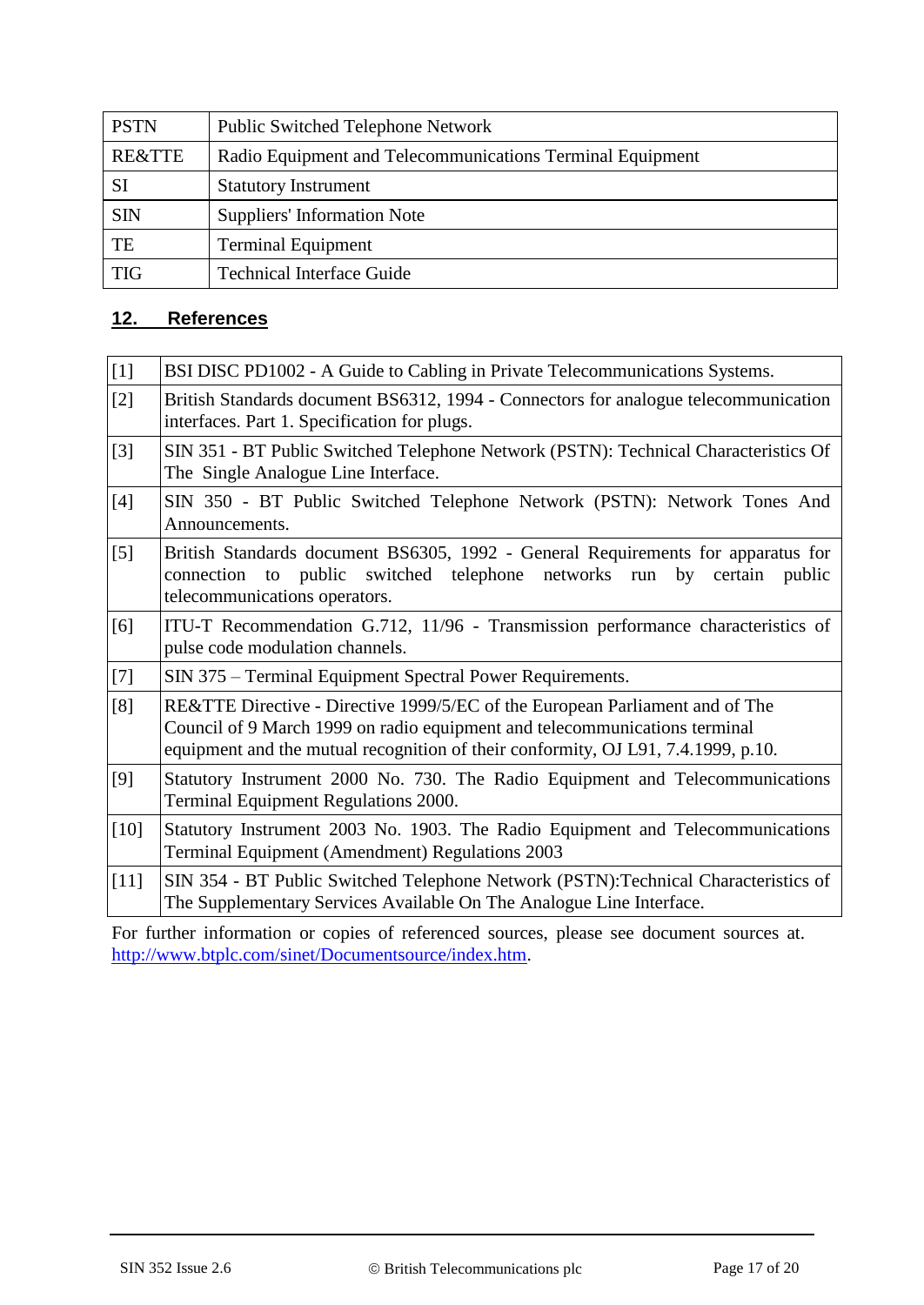# **13. History**

| TIG <sub>2</sub><br>Issue 1   | October 1997     | Document published as a Technical Information Guide.                                                                                                                                                                                                                                                                                                                 |
|-------------------------------|------------------|----------------------------------------------------------------------------------------------------------------------------------------------------------------------------------------------------------------------------------------------------------------------------------------------------------------------------------------------------------------------|
| TIG <sub>2</sub><br>Issue 2   | October 1998     | Major revision.                                                                                                                                                                                                                                                                                                                                                      |
| <b>SIN 352</b><br>Issue $1.0$ | April 2001       | Document re-issued as SIN 352, with editorial changes.<br>$\pm$ 1.5 Hz' corrected to $\pm$ 1.5 %' in Section 5.1.<br>IDC allocation for extension wiring added.                                                                                                                                                                                                      |
| <b>SIN 352</b><br>Issue 2.0   | <b>May 2002</b>  | Editorial changes.<br>Annex B amended to add minimum 2400 bit/s data rate<br>Clause 2.1 Note 1, "GDT" changed to "over-voltage protection<br>device"<br>Clause 4.1, conditions added concerning absence of continuous<br>voltage and through metallic path.<br>Clause 10.8 added referencing the ANFP.                                                               |
| <b>SIN 352</b><br>Issue $2.1$ | March 2003       | Clause 10.8 'TE Spectral Power Requirements' – Reference to the<br>RE&TTE Directive, SI No. 730/2000, and SIN 375 added.<br>Annex B text relating to minimum data rate amended.                                                                                                                                                                                      |
| <b>SIN 352</b><br>Issue 2.2   | February<br>2005 | Editorial changes.<br>Annex on Analogue Data Transmission replaced by reference to<br>SIN 351.<br>Correction to timing characteristics for MF Tone Signalling digit<br>recognition in 5.1.<br>Information added to 4.2 that line current provided by new designs<br>of interface will tend towards 25 mA.<br>Changes to 7.1 to clarify call arrival characteristics. |
| <b>SIN 352</b><br>Issue 2.3   | January 2006     | Clause 4.2 (On-Line d.c. Condition) updated. Note added to 7.1<br>(Call Arrival Indication). Reference to UK National Transmission<br>Plan added to Appendix C. Notice of withdrawal of Low Loss lines<br>option given in 10.6.                                                                                                                                      |
| <b>SIN 352</b><br>Issue 2.4   | March 2006       | 35 mA earth calling seize text removed from 4.2.                                                                                                                                                                                                                                                                                                                     |
| <b>SIN 352</b><br>Issue 2.5   | April 2014       | Update to section $8.1.2 - i$ a timeout process lasting between two and<br>3 minutes' changed to 'between 2 seconds and 3 minutes'.<br>Editorial changes<br>Change SINet site references from http://www.sinet.bt.com to<br>http://www.btplc.com/sinet/                                                                                                              |
| <b>SIN 352</b><br>Issue 2.6   | June 2016        | Further update to section 8.1.2. Time out process changed from<br>'between 2 seconds and 3 minutes' to 'between 2 and 3 seconds'                                                                                                                                                                                                                                     |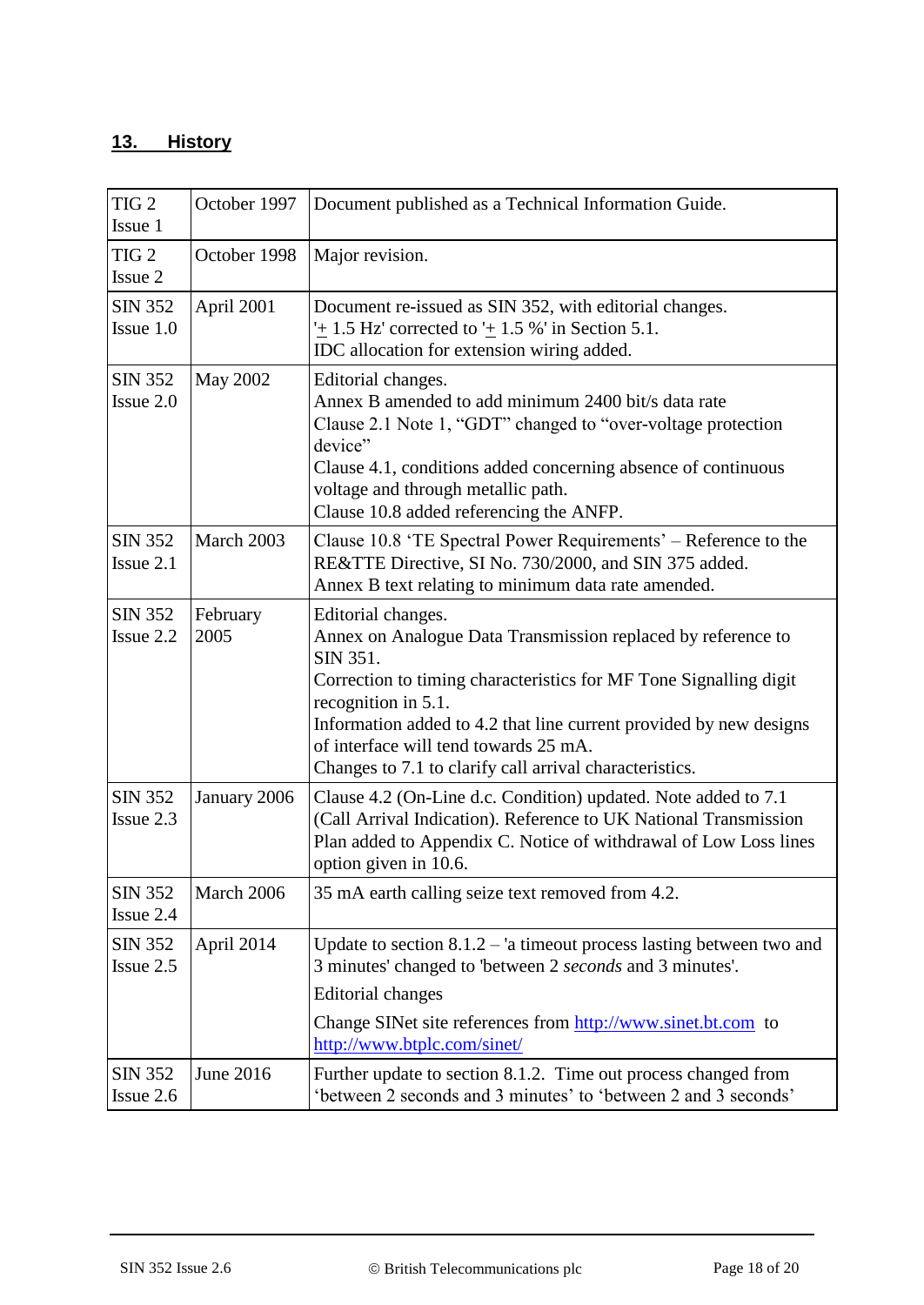# **Annex A: Call Arrival Indication (Ringing)**

| <b>Significance</b> | <b>Signal frequency</b> | <b>Cadence</b> |
|---------------------|-------------------------|----------------|
|                     |                         | $(\pm 10\% )$  |
| 1) Standard Ringing | $25 Hz + 1 Hz$ , -5 Hz  | $0.4 s$ on     |
|                     |                         | $0.2$ s off    |
|                     |                         | $0.4 s$ on     |
|                     |                         | 2 s off        |
|                     |                         |                |

- **Note 1**: Cadence does not necessarily coincide with ring tone cadence.
- **Note 2**: Suppliers should ensure that devices will not be adversely affected should ringing be applied to them.
- **Note 3**: A d.c. voltage (within the limits specified in Section 4.1. Off-line d.c. Condition) may be present during the whole cadence or may be confined to silent periods.